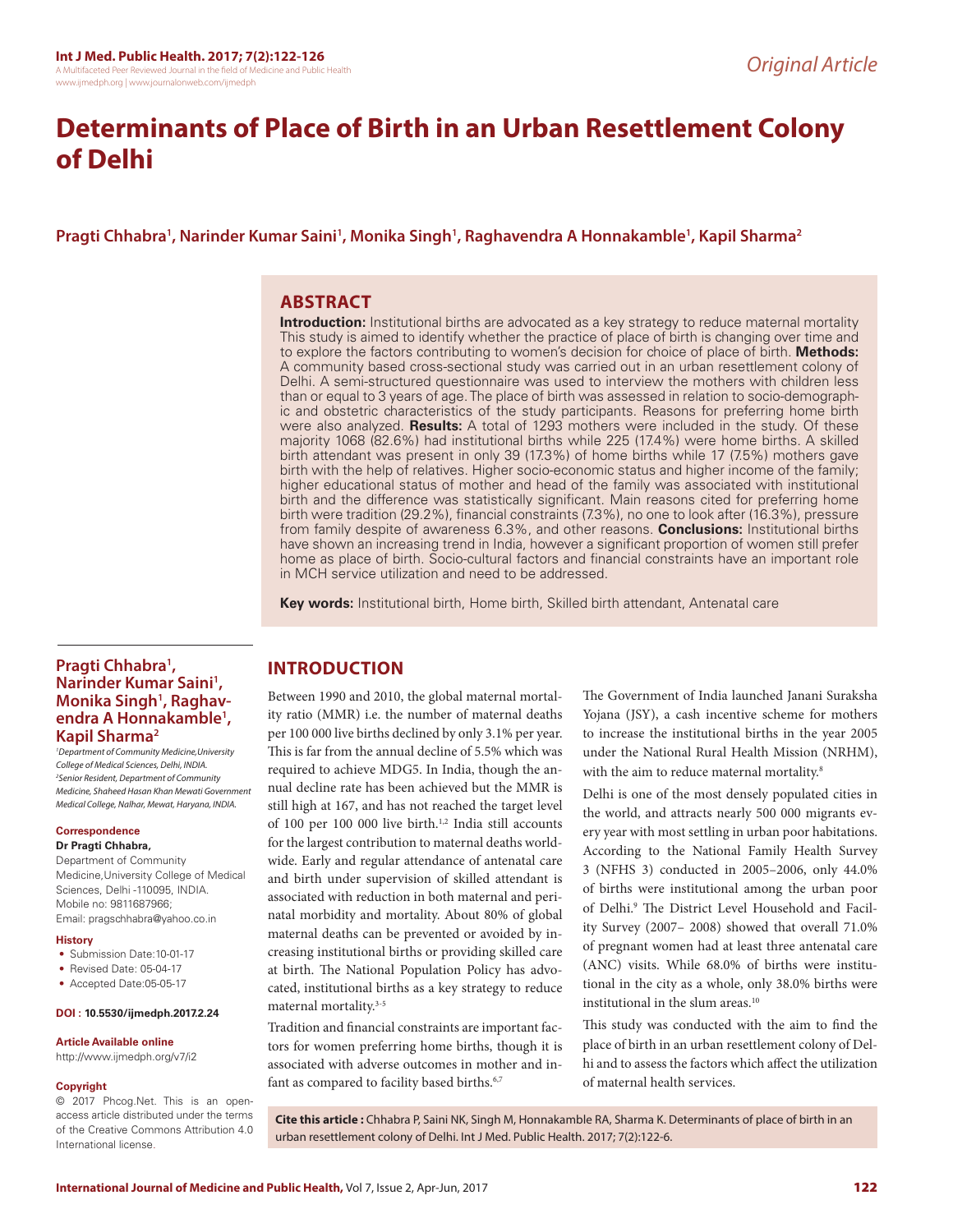#### **MATERIALS AND METHODS**

The present study was carried out in an urban resettlement colony of Delhi with a population of approximately 100,000. It comprises of five blocks and each block is subdivided into five sub-blocks. All the mothers residing in the area for more than six months, with children of less than or equal to 3 years of age were eligible for the study. Mothers with children less than three years were included to study the recent trends and minimise recall bias. Using the prevalence of home birth as 30% as reported by District Level Health Survey (DLHS-3)<sup>10</sup> and an absolute error of 3%, the sample size was calculated as 896 using the Epi Info TM software, with a Confidence Interval of 95%. As per the National Health Profile 2015, the birth rate of Delhi is 17 per 1000 live births, with an approximate population of 4000 in each sub block, it was expected to have about 150 to 200 under three children. Thus to meet the requirement of sample size, from each block, 3 sub-blocks were randomly selected through simple random sampling using lottery method.

From the selected sub blocks, by a house to house visit the eligible women were identified. They were explained the purpose of the study and those who gave their consent were included.

A semi-structured pre tested questionnaire administered in the local language (Hindi) was used to collect data. Respondent mothers were asked about their demographic characteristics such as age, education, occupation, type of household and total family income. Information about number of births, place of birth, birth attendants, antenatal attendance, and reasons for preferring the place of birth was also enquired. The information about the reasons for home births was sought by both open and closed-ended questions.

Data analysis was performed using Statistical Package for Social Sciences (SPSS) version 16. Univariate analysis and logistic regression analysis was done to find association of various variables with respect to place of birth. The odds ratio (OR) and 95% confidence interval (CI) were calculated to measure the strength of the association between place of birth and various factors like socioeconomic factors, demographic factors, availability of antenatal services and provision of cash incentives. Those factors with p value less than or equal to 0.2 in univariate analysis were considered for multivariate analysis. Multivariate logistic regression with enter method was used to find the best combination of factors predicting place of birth. A p value of less than 0.05 was considered significant.

#### **RESULTS**

Socio-demographic features of the study population are described in Table 1. The total number of mothers interviewed was 1293. Majority of the study population was in the age group of 20-30 years, 85.5% of the mothers were literate and majority (97.6%) were home makers. Most of the mothers belonged to upper lower or lower middle class of socio economic status according to modified Kuppuswamy scale.<sup>11</sup>

Among the 1293 mothers surveyed, 1115 (86.2%) had registered themselves in one or the other health facility. Majority (93.5%) of them had registered in a Government Health facility. Among the registered, 581 (52.1%) had registered in first trimester and rest in second trimester. Around 1034 (80%) of mothers had taken Iron Folic acid supplementation; 1089 (97.7%) registered mothers had taken regular ANC services, which included weight and blood pressure measurement and per abdomen examination. Tetanus immunization was done in 1245 (96.3%) while 1073 (96.2%) of registered mothers had undergone ultra-sonography investigation in previous pregnancy.

Majority (82.6%) of the study population had given birth to their last child in hospital. About 899 (69.5%) of births were conducted in Government hospitals, 148 (11.5%) in private hospitals and 21 (1.6%) in maternity home while 225 (17.4%) were delivered at home. On univariate

analysis, it was seen that lower age, higher socio-economic status, educational status and income was associated with the occurrence of birth in a health facility and this was statistically significant (Table 1). The most common reasons for mothers' preference for home birth have been summarized in Table 2. Main reasons cited for preferring home birth were tradition (29.2%), financial constraints (7.3%), no one to look after (16.3%), pressure from family despite of awareness 6.3%, and other reasons like lack of awareness, transportation and inconvenient time of birth (40.9%).

Among the births occurring at home, 39 (17.3%) deliveries were conducted by trained personnel, 29 by doctors and 10 by nurses. The remaining 186 (82.7%) deliveries were conducted by untrained birth attendants. Over all prevalence of normal vaginal birth in the study population was 1036 (80.1%), 43(3.3%) deliveries were assisted and 214 (16.6%) were

#### **Table 1: Socio-demographic characteristics of study participants in relation to place of birth (N=1293).**

| <b>Variables</b>             | <b>Study</b><br>population<br>$n = 1293$ | Home births<br>$No.(%) n=225$ | <b>Institutional</b><br>births No.(%)<br>n=1068 | P value    |
|------------------------------|------------------------------------------|-------------------------------|-------------------------------------------------|------------|
| Age                          |                                          |                               |                                                 |            |
| $<$ 20 years                 | 58                                       | 11(18.9)                      | 47(81.1)                                        | $< 0.01*$  |
| $20 - 30$                    | 1074                                     | 173(16.1)                     | 901 (83.9)                                      |            |
| >30                          | 161                                      | 41(25.4)                      | 120 (74.6)                                      |            |
| <b>Socio Economic Status</b> |                                          |                               |                                                 |            |
| Lower                        | 67                                       | 17(25.3)                      | 50 (74.7)                                       |            |
| Upper lower                  | 721                                      | 144(19.9)                     | 577(80.1)                                       | $< 0.01*$  |
| Middle                       | 407                                      | 58 (14.2)                     | 349 (85.8)                                      |            |
| Upper middle<br>and Upper    | 98                                       | 6(6.1)                        | 92 (93.9)                                       |            |
| <b>Education</b>             |                                          |                               |                                                 |            |
| Illiterate                   | 188                                      | 61(32.4)                      | 127(67.6)                                       |            |
| Primary to<br>middle school  | 598                                      | 104(17.3)                     | 494 (82.7)                                      | $< 0.01*$  |
| High school and<br>above     | 507                                      | 60(11.8)                      | 447 (88.2)                                      |            |
| <b>Occupation</b>            |                                          |                               |                                                 |            |
| Not working                  | 1262                                     | 216(17.1)                     | 1046 (82.9)                                     | 0.09       |
| Working                      | 31                                       | 9(29.0)                       | 22(71.0)                                        |            |
| <b>Total Income in Rs.</b>   |                                          |                               |                                                 |            |
| < 5000                       | 523                                      | 117(22.3)                     | 406(77.7)                                       |            |
| 5000-10,000                  | 573                                      | 80 (13.9)                     | 493 (86.1)                                      | ${}< 0.01$ |
| >10,0000                     | 197                                      | 28 (14.2)                     | 169(85.8)                                       |            |
|                              |                                          |                               |                                                 |            |

\*statistically significant, p<0.05

#### **Table 2: Reasons for preferring home births in the study participants (N=1293).**

| Reasons for preferring home births (n=225) | No.(%)    |
|--------------------------------------------|-----------|
| Financial problems                         | 17(7.3)   |
| Tradition                                  | 65(29.2)  |
| No one to look after                       | 37(16.3)  |
| $Others^*$                                 | 106(47.2) |

\*Pressure from family, dominance of mother-in-law, inconvenient time of delivery and lack of transport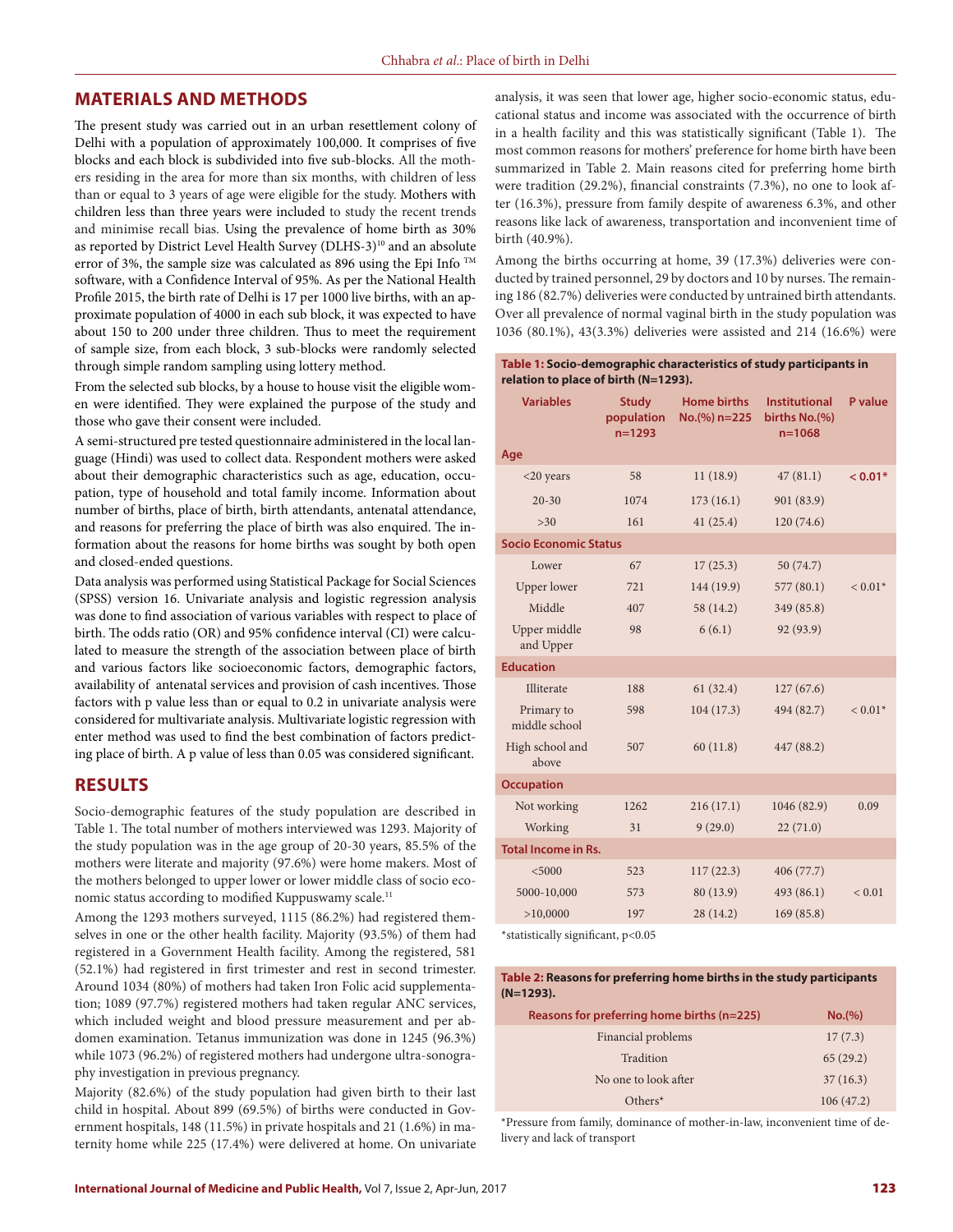| <b>Variables</b>           | <b>Study</b><br>population<br>$N = 1293$ | <b>Home births</b><br>$No.(%) n=225$ | <b>Institutional</b><br>births No.(%)<br>$n = 1068$ | P      |  |  |  |
|----------------------------|------------------------------------------|--------------------------------------|-----------------------------------------------------|--------|--|--|--|
| <b>Registration</b>        |                                          |                                      |                                                     |        |  |  |  |
| Yes                        | 1115                                     | 169(15.1)                            | 946 (84.9)                                          | < 0.01 |  |  |  |
| N <sub>o</sub>             | 178                                      | 56(31.4)                             | 122(68.6)                                           |        |  |  |  |
| <b>No. of ANC visit</b>    |                                          |                                      |                                                     |        |  |  |  |
| No visit                   | 178                                      | 119(67)                              | 13(33)                                              |        |  |  |  |
| $\leq$ Three               | 173                                      | 52(30.1)                             | 121(69.9)                                           | < 0.01 |  |  |  |
| $\geq$ Four                | 942                                      | 114(12.1)                            | 828 (87.9)                                          |        |  |  |  |
| <b>Awareness about JSY</b> |                                          |                                      |                                                     |        |  |  |  |
| Yes                        | 278                                      | 24(8.6)                              | 254(91.4)                                           |        |  |  |  |
| N <sub>o</sub>             | 1015                                     | 201(21.8)                            | 814 (78.2)                                          | < 0.01 |  |  |  |
| <b>Cash incentives</b>     |                                          |                                      |                                                     |        |  |  |  |
| Yes                        | 368                                      | 16(4.3)                              | 352 (95.7)                                          | < 0.01 |  |  |  |
| N <sub>o</sub>             | 925                                      | 209(22.5)                            | 716 (77.5)                                          |        |  |  |  |

|                        | Table 3: Place of birth in relation to ante natal care factors in the study |
|------------------------|-----------------------------------------------------------------------------|
| participants (N=1293). |                                                                             |

| Table 4: Logistic regression analysis for factors associated with place of birth (N=1293). |                                       |                                  |                       |                                 |                            |
|--------------------------------------------------------------------------------------------|---------------------------------------|----------------------------------|-----------------------|---------------------------------|----------------------------|
| <b>Variables</b>                                                                           | <b>Study population</b><br>$N = 1293$ | <b>OR</b> unadjusted<br>(CI 95%) | P value<br>unadjusted | <b>OR Adjusted* (CI</b><br>95%) | P value<br><b>Adjusted</b> |
| Age                                                                                        |                                       |                                  |                       |                                 |                            |
| $<$ 20 years                                                                               | 58                                    | $\mathbf{1}$                     | 0.01                  | $\mathbf{1}$                    | 0.08                       |
| $20 - 30$                                                                                  | 1074                                  | $1.21(0.62 - 2.39)$              |                       | $1.12(0.56 - 2.23)$             |                            |
| $>30$                                                                                      | 161                                   | $0.68(0.32-1.44)$                |                       | $0.06(0.28 - 1.28)$             |                            |
| <b>SES</b>                                                                                 |                                       |                                  |                       |                                 |                            |
| Lower                                                                                      | 67                                    | $\mathbf{1}$                     | p<0.01                | $\mathbf{1}$                    | p<0.01                     |
| <b>Upper lower</b>                                                                         | 721                                   | $1.36(0.76-2.43)$                |                       | $1.49(0.81 - 2.74)$             |                            |
| Middle                                                                                     | 407                                   | $2.04(1.10-3.79)$                |                       | $2.14(1.12-4.08)$               |                            |
| Upper                                                                                      | 98                                    | $5.21(1.93-14.06)$               |                       | $6.39(2.32-17.60)$              |                            |
| <b>Education</b>                                                                           |                                       |                                  |                       |                                 |                            |
| Illiterate                                                                                 | 188                                   | $\mathbf{1}$                     | 0.01                  | $\mathbf{1}$                    | < 0.01                     |
| Primary to middle school                                                                   | 598                                   | $2.28(1.57-3.30)$                |                       | $0.82(1.22 - 2.71)$             |                            |
| High school and above                                                                      | 507                                   | $3.57(2.38-5.37)$                |                       | $2.62(1.69 - 4.07)$             |                            |
| <b>Occupation</b>                                                                          |                                       |                                  |                       |                                 |                            |
| Not working                                                                                | 1262                                  | $\mathbf{1}$                     | 0.09                  | $\mathbf{1}$                    | 0.13                       |
| Working                                                                                    | 31                                    | $0.50(0.22-1.11)$                |                       | $0.53(0.23 - 1.20)$             |                            |
| <b>Antenatal care Registration</b>                                                         |                                       |                                  |                       |                                 |                            |
| Yes                                                                                        | 1115                                  | $\mathbf{1}$                     | p<0.01                | $\mathbf{1}$                    | < 0.01                     |
| N <sub>o</sub>                                                                             | 178                                   | $0.38(0.27-0.55)$                |                       | $0.38(0.26 - 0.54)$             |                            |
| <b>No. of ANC visit</b>                                                                    |                                       |                                  |                       |                                 |                            |
| No visit                                                                                   | 178                                   | $\mathbf{1}$                     | p<0.01                | $\mathbf{1}$                    | < 0.01                     |
| $\leq$ Three                                                                               | 173                                   | $3.62(2.26-9.45)$                |                       | $4.15(1.99-8.64)$               |                            |
| $\geq$ Four                                                                                | 942                                   | $4.99(7.53 - 29.83)$             |                       | $12.54(6.19 - 25.38)$           |                            |
| <b>Awareness about JSY</b>                                                                 |                                       |                                  |                       |                                 |                            |
| Yes                                                                                        | 278                                   | $\mathbf{1}$                     | p<0.01                | $\mathbf{1}$                    | < 0.01                     |
| N <sub>o</sub>                                                                             | 1015                                  | $0.38(0.24-0.59)$                |                       | $0.47(0.29 - 0.74)$             |                            |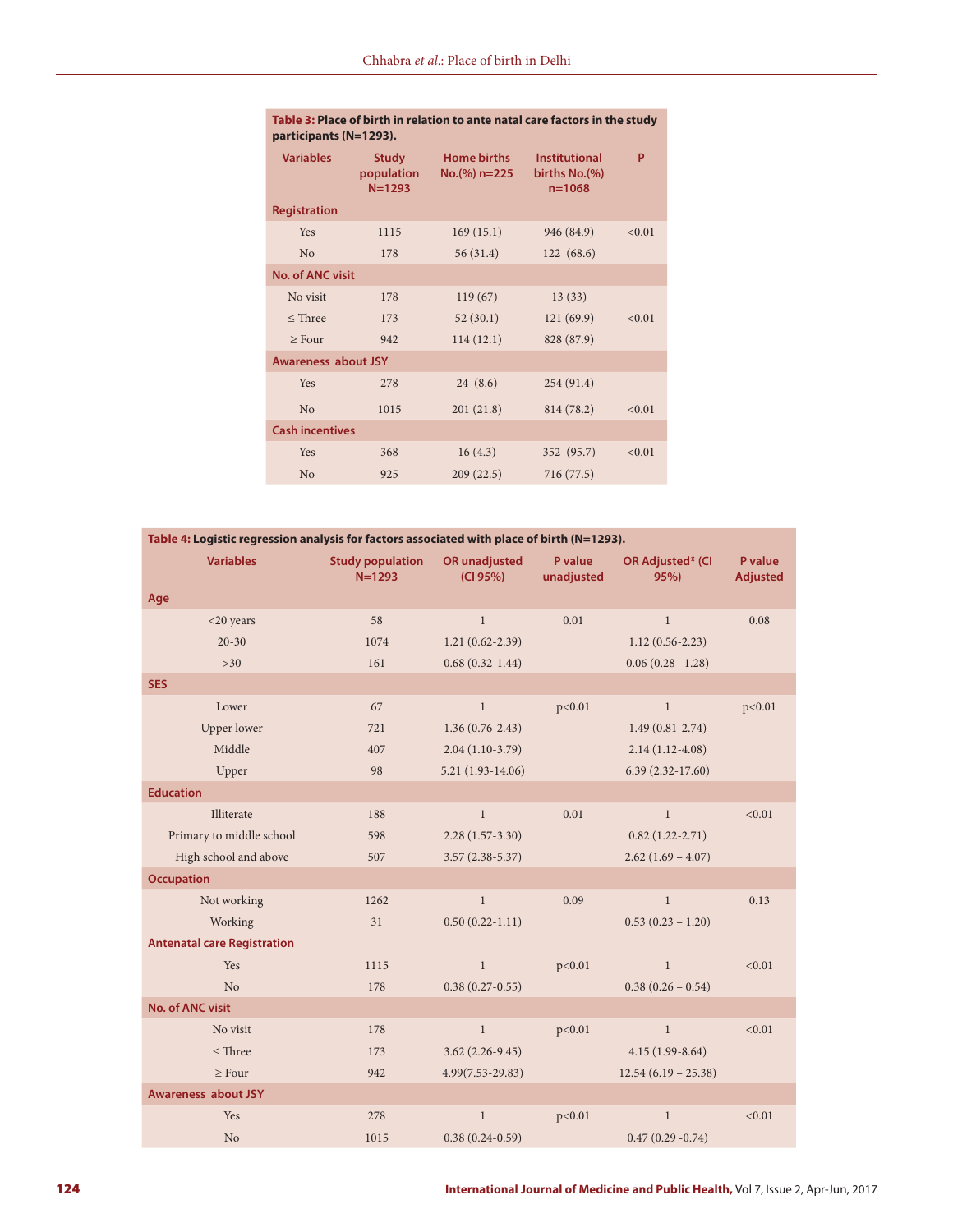| <b>Cash incentives</b> |     |                   |        |                     |           |
|------------------------|-----|-------------------|--------|---------------------|-----------|
| Yes                    | 368 |                   | p<0.01 |                     | ${<}0.01$ |
| No                     | 925 | $0.15(0.09-0.26)$ |        | $1.69(0.09 - 0.27)$ |           |

\*Adjusted For Age, Education, Occupation, SES, Registration, Number of ANC Visits, Awareness About JSY, Cash Incentives

lower segment caesarean section. As seen in Table 3 ANC registration, number of ANC visits, awareness about JSY and receipt of cash incentives were significantly higher among institutional births as compared to home births.

Multivariate regression analysis was used to assess independent predictors of an institutional birth. The variables that were significantly associated with institutional birth were entered into the regression model. On logistic regression analysis, predictors of place of births such as registration, number of ANC visits, and awareness about JSY and cash incentives remained independent predictors after adjusting for potential confounders (Table 4).

## **DISCUSSION**

Increasing the proportion of institutional births has been seen as an important intervention to reduce the maternal mortality ratio. Janani Surksha Yojana (JSY) was started by the Government of India under the broader umbrella of National Rural Health Mission. This program targets to provide cash assistance with antenatal care during pregnancy period, institutional care during delivery and immediate post-partum period to all pregnant women 19 years or above of age belonging to Below Poverty Line (BPL) families. The success of this program depends on increase in the institutional deliveries. The NFHS data in three rounds has shown an increase in institutional deliveries from 26.1% to 33.6% and in 2006 to 40.8%.9 An assessment of JSY by National Institute of Health and Family Welfare (NIHFW) and UNFPA indicated a huge increase in institutional deliveries in low-performing states which led to the popularity of the program.12 In the present study the prevalence of institutional births was observed to be 82.6%. The figures are similar when compared to the high performing states like Goa, Kerala and Tamil Nadu where the prevalence of institutional birth is more than 90%.<sup>2</sup> There has been a significant increase in the facility based births from 37.5% to 82.5% in 10 years as compared to a study conducted in the same area.13 The observed prevalence of institutional birth is much higher than the national average of 67%.<sup>14</sup> The current study has observed that mothers who preferred hospital for births were more likely to be aware about JSY as compared to mothers who preferred to deliver at home. Beneficiaries of cash incentive were also more in institutional births. This reiterates that the awareness and utilisation of cash incentives has contributed to increase in the institutional births in the area. The area is a resettlement colony served by two Mother and Child Health Centres and a Government Dispensary; two Hospitals are within a distance of one Kilometre from the area. Though no health facility has been added in the area, the increase can be attributed to the deployment of Accredited Social Health Activists under the National Health Mission who are also receiving incentives for promoting institutional births.

Previous studies have shown that educational status of woman, socioeconomic status of the family, availability of health services and other factors influence the mother's preference for place of birth. Our study is consistent with available literature that higher the educational status of the mother, higher is the probability of institutional birth. Education leads to better health awareness, and this may sensitize the family to the quality of health care provided at various facilities.15-17 The present study noted that around 85.5% mothers were literate as compared to 54.0% in a study

conducted in the same area 10 years ago.<sup>13</sup> This shows that with increase in women's literacy there has been an increase in institutional births, thus educational status is an important determinant of institutional births.

Research consistently shows that high cost is an important constraint to service utilization particularly for the poor. In India studies show a very high out of pocket expenditure on delivery care, and although the private sector is more expensive, the cost of public sector inpatient care services has increased since the 1990s. Hence, income is a major determinant of care seeking.18-22 An analysis of the third National Family Health Survey (2005-6) shows 13% of women in the lowest wealth quintile accessing institutional delivery care compared with 84% in the highest.<sup>17</sup> In this study it was observed that mothers belonging to the family of higher socioeconomic status and higher income preferred institutional births as compared to the lower socioeconomic and lower income group. Unequal distribution of home deliveries with respect to the total family income and socioeconomic status highlights the vulnerability of the poor. The present study highlights that in spite of health services being within reach, some women prefer home births. Financial constraints, lack of transportation, no one to look after them and the household and dominance of mothers-in-law were the main reported reasons for home birth. Two thirds of the home births were assisted by untrained birth attendants. Similar findings have been observed in a study conducted in slums of Chandigarh.23

The traditional view on birth practice was one of the major contributing factors for home birth. Evidence suggests that tradition and financial constraints are important barriers in utilization of services from institutions, especially in poor and vulnerable groups.<sup>22,23</sup> In a study on barriers to access of health services in Bangladesh, 45.0% of the women stated financial reasons for not accessing health services.<sup>18</sup> Similarly, an analysis of the national health surveys have shown economic status as a more crucial determinant of institutional delivery than access.<sup>24</sup> However, a study in Maharashtra shows that women were able to overcome the economic constrains if they felt that services outweighed the cost.<sup>22</sup>

#### **CONCLUSION**

Institutional births have shown an increasing trend over the years in India, however a significant proportion of women still prefer home as place of birth. Socio-cultural factors and financial constraints have an important role in utilization of maternal health services and need to be addressed.

## **CONFLICT OF INTEREST**

Nil

#### **REFERENCES**

- 1. World Health Organization. Trends in maternal mortality: 1990 to 2010: WHO, UNICEF, UNFPA and the World Bank estimates. Geneva: WHO, 2012
- 2. SRS report, Government of India 2013 [online]. Available from URL: http:// nrhm.gov.in/nrhm-components/rmnch-a/maternal-health/background.html. [Accessed on 2016 Apr.13]
- 3. Villar J, Ba'aqeel H, Piaggio G, Lumbiganon P, Miguel BJ, *et al*. WHO antenatal care randomized trial for the evaluation of a new model of routine antenatal care. Lancet. 2001;357(9268):1551–64.
- 4. Bernes LD, Sheraatt DR, AbouZahr C, Lerberghe WV. Skilled attendants for pregnancy, childbirth and postnatal care. British Medical Bulletin. 2003;67(1):39–57